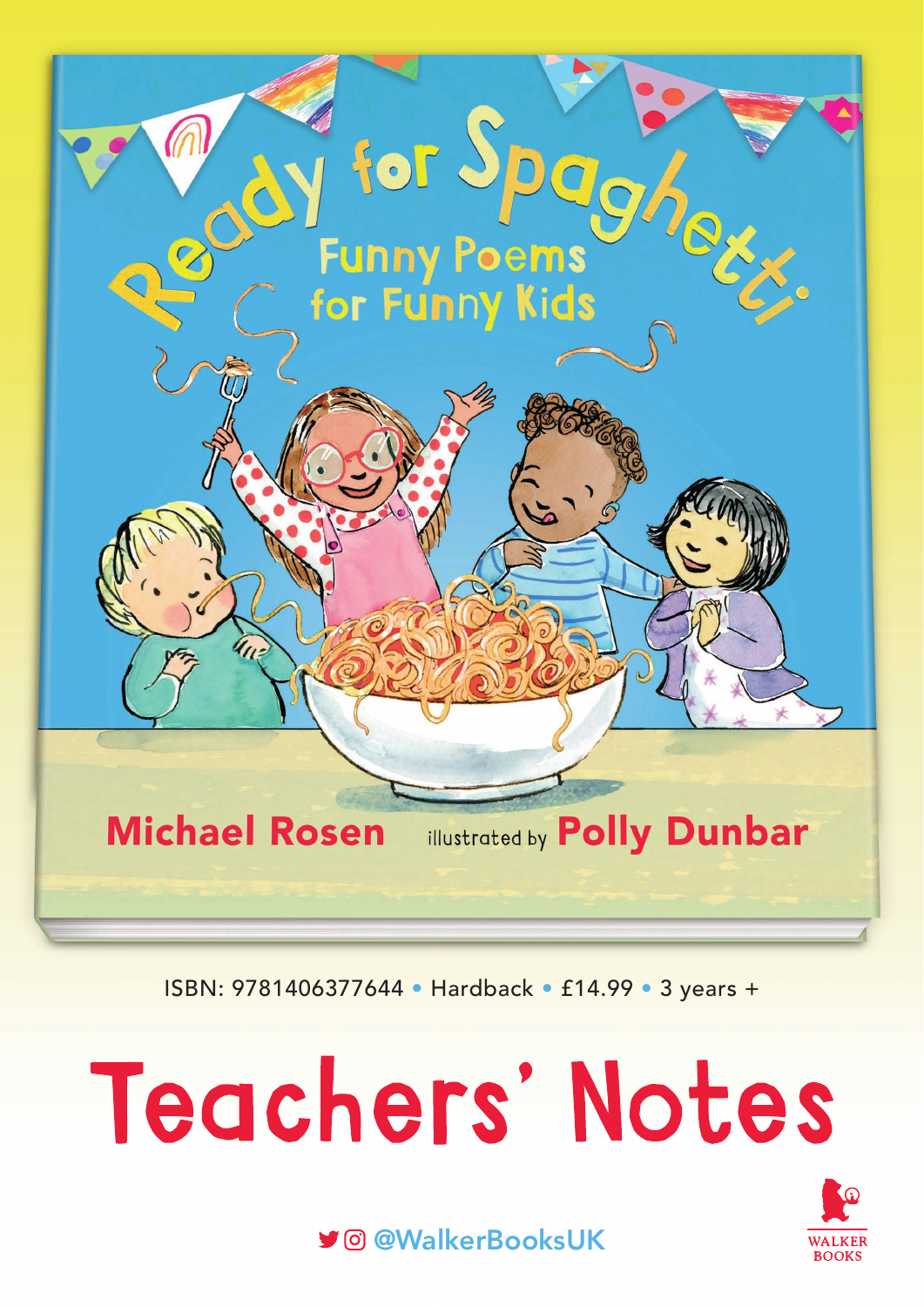*These notes have been written by the teachers at the [CLPE](https://clpe.org.uk/) to provide schools with ideas to develop comprehension and cross-curricular activities around this text. They build on our work supporting teachers to use quality texts throughout the reading curriculum. They encourage a deep reading of and reflection on the text, which may happen over a series of reading sessions, rather than in just one sitting. We hope you find them useful.*

*The poems and rhymes in this collection follow the journey through a young child's day, from the moment they get up in the morning, to the last thing at night. In the section called "A Note to Grown-Ups" (pages 6–7), Michael Rosen explains the importance of playing with words and language from an early age, as an integral part of exploring the world; he suggests that essential approaches to this are noting rhyme, rhythm, repetition and play.* 

*These notes have been written with preschool children and those working within an Early Years setting in mind.*

# **Poetic and lyrical devices**

#### **Rhyme and repetition:**

- Rhyming words give children a fun opportunity to play with language. When rereading these poems encourage children to remember the rhyming words and say them with you as you read. This recognition of "matching" sounds will strengthen children's ability to discern sounds, which will support them to learn the alphabetic code (phonemes and their corresponding graphemes).
- Likewise, when reading these poems, allow the children plenty of opportunities to play with the repetition of words and sounds (alliteration, assonance and consonance – see examples below), asking them to repeat them, join in when they know a familiar phrase and say repeated words with emphasis, i.e., varying their voice, tone, pace etc.

**Alliteration:** repeated consonant sound/s at the beginning of words in a sentence, line or stanza.

**J**immy **j**ammy '**j**amas in my bed. (from "Jimmy Jams" page 54)

the **st**ars **st**are at me. (From "The Stars" page 56)

I **st**are at the **st**ars –

**Assonance:** repeated vowel sounds across a series of words in a sentence, line or stanza.

When Gr**o**ver fell **o**ver, he sh**ou**ted **ou**t: "**Ow**." After that sh**ou**t, he said, "I'm **O**K n**ow**." (from "When Grover Fell Over" page 43)

**Consonance:** repeated consonant sounds within words written in succession or as part of the same sentence, line or stanza (note: alliteration is a form of consonance).

Now **m**y tu**mm**y ru**m**bly ru**m**bles. (from "Tummy Rumbles" page 14)



*Ready For Spaghetti: Funny Poems for Funny Kids* **Teachers' Notes** *©* **The Centre for Literacy in Primary Education**

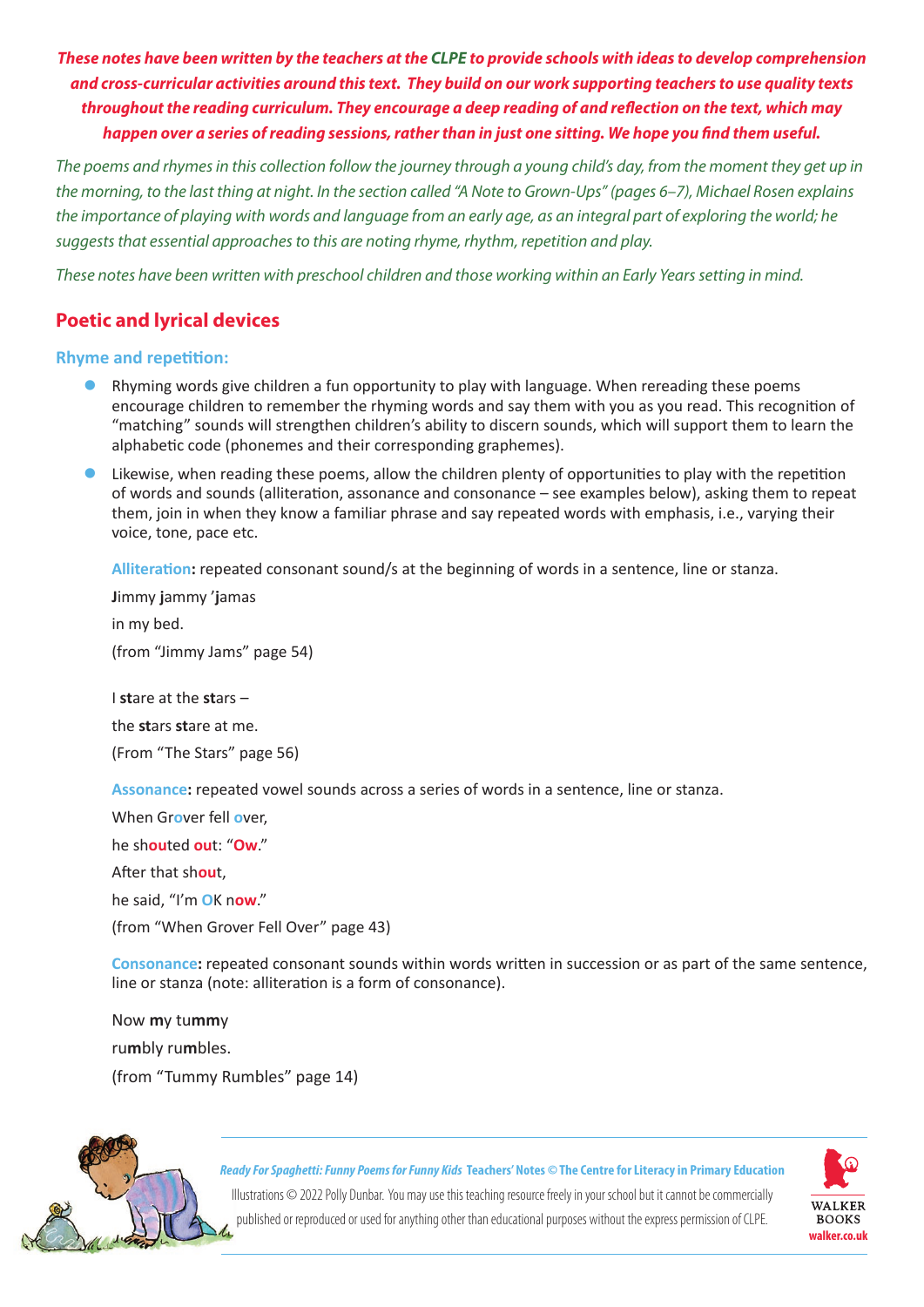#### **Rhythm:**

- All of these poems are written with obvious, melodic, rhythmic patterns. These rhythms introduce children to the patterns and natural stresses of language (intonation and prosody) that help readers to understand how words are said, read and spelt, and often give us clues to word meanings.
- When a poem has a strong rhythm, it lends itself to being turned into a song and/or to being accompanied by body percussion (clapping, snapping, stomping, etc.) or percussion instruments. This is suggested for several of the poems but don't be afraid to add your own musical twists to these poems.

#### **Vocabulary**

- We are all aware of the importance of broadening children's vocabulary from an early age. Children who know more words can make better sense of the world around them, as well as what they will eventually go on and read; they will also be more motivated to read as they grow older.
- Reading, responding to and interacting with poetry is a fantastic way of introducing children to new vocabulary in familiar contexts, and supporting them to understand and use a growing collection of words.

#### **Art and creative activities:**

- Polly Dunbar's enthralling and evocative illustrations will help children to relate the words of Michael Rosen's poetry to their own lived experiences as well as acting to deepen the children's understanding of the words and as an inspiration for their own drawing and painting.
- Encouraging children to draw, paint or create something in response to poetry is a great way of deepening their understanding and enjoyment of the poem as well as helping them to remember and use some of the newly acquired language they have learnt.

#### **Before reading:**

Before you start, ask the children to think about all the things they do during the course of their day: eat breakfast, walk to school, play "let's pretend" or chase their friends around the playground; the activities they enjoy may relate to a favourite toy or being outside. Talk about the weather and whether this has any effect on their mood or choice of activities. This could be a simple conversation or an opportunity for the children to draw and paint pictures of the familiar events of their day-to-day life.

#### **Endpapers**

- $\bullet$  Ask the children to respond to the broad, colourful brushstrokes that fill the endpapers. Ask them what they remind them of, e.g., a decoration such as a paper streamer, a sweet wrapper or a flowerbed.
- **•** Provide the children with a palette with the same paint colours and a broad brush and ask them to recreate the patterns and make patterns of their own on a large sheet of paper. As they paint, discuss how children would describe the lines that they have created and the movements that they are making (e.g., "swirl", "splodge", "scribble") as well as what each line could represent, e.g., *This line is the sky and this line is my favourite colour.*

# **After reading:**

#### **Revisit rhymes**

- All of the suggested activities encourage teachers to read the poems multiple times until the children become familiar with them. This isn't only a useful thing to do when the children are first exposed to the language in the poems but also throughout the week, term or school year.
- Support the children in connecting the poems with their own experiences. Because the poems follow the



*Ready For Spaghetti: Funny Poems for Funny Kids* **Teachers' Notes** *©* **The Centre for Literacy in Primary Education** Illustrations © 2022 Polly Dunbar. You may use this teaching resource freely in your school but it cannot be commercially



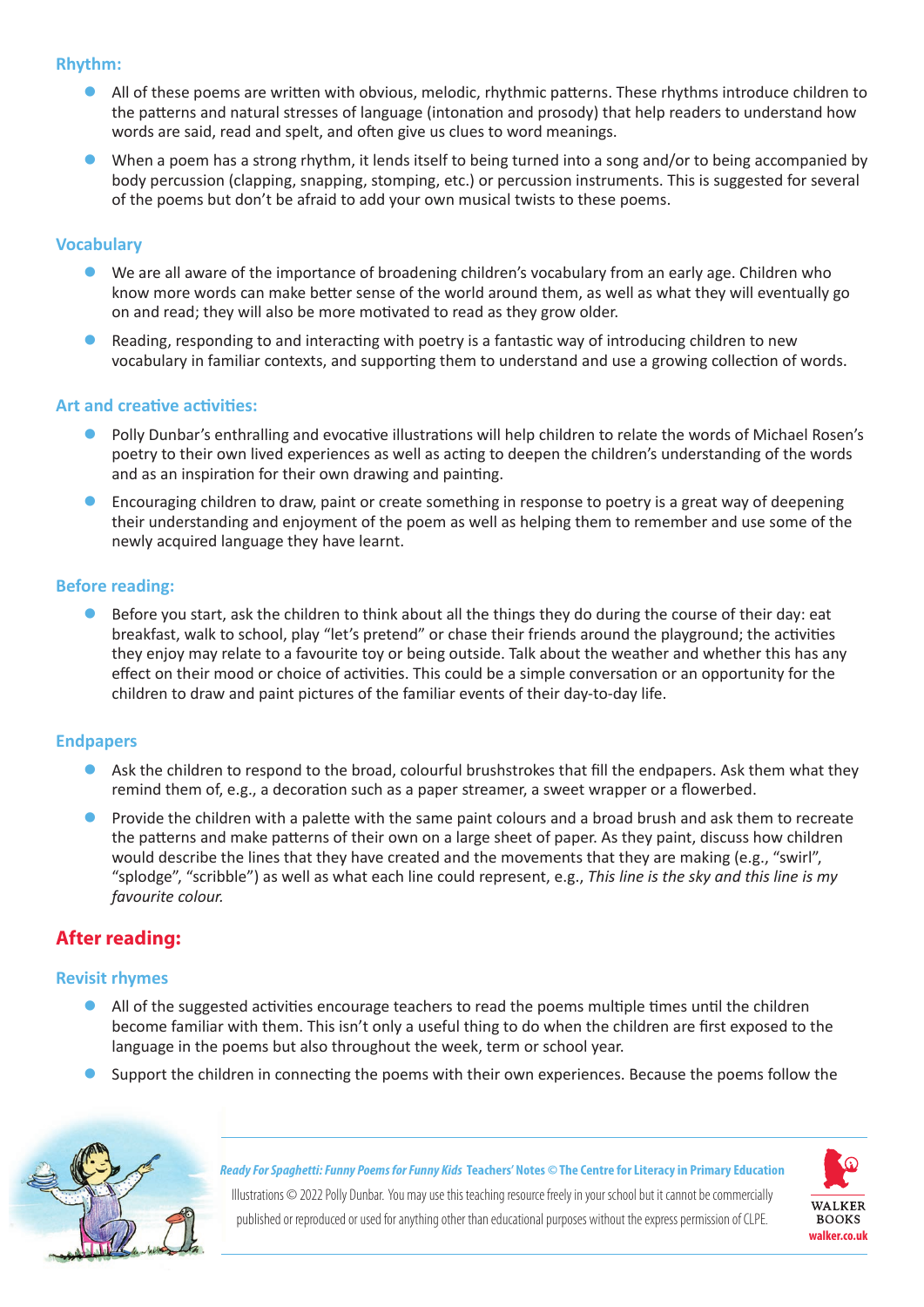journey of a young child from waking up to going to sleep, there are poems that can be read and reread first thing in the morning, before lunch, and when the children are eating, playing or relaxing.

Many of the poems are simple to learn and can be memorized and repeated over time. To help you and the children regularly revisit these poems, you might display them throughout the different areas of your Early Years setting, wherever they are most relevant.

#### **Favourite poems and rhymes**

There is an index of the poems at the end of the book. Once you have started reading and learning some of these wonderful poems and rhymes with the children, then use this list to support them in recalling their favourites to be read again.

#### **The poems**

Below are some teaching ideas for all of the poems in this collection. There is not a full sequence for every poem, but the ideas exemplified could be adapted to support you when reading other similar poems.

#### **Up**

- Discuss how it feels when you are tired and have to get out of bed to prepare for school. Ask the children who wakes them in the morning and what is the first thing they do.
- Read the poem all the way through and ask the children what they liked most about it. It is important that we encourage children to share their initial and personal response to reading, even the youngest learners.
- Next, look closely at the illustration and encourage them to share what they see and continue to make personal connections. *Do you have a clock in your bedroom or a cuddly toy who sleeps with you?*
- Now discuss whether this would be a good poem to wake someone up with, or be woken by. Read the poem again, putting emphasis on the word "up". Be insistent! Then quieten your voice on the lines in between.
- Read the poem a third time and ask the children to physically act out each of the descriptions, e.g., hiding their eyes from the light, stretching their limbs.
- Read it again now with everyone getting up out of bed. You might want a couple of children to use body percussion or instruments such as drums or shakers to really emphasize the "up, up, uppity-up" lines; striking their instruments with each "up".
- The children could go on to act out the poem in pairs with one child waking up another.
- When you have finished reading the poem, ask the children where they think the door the little girl is going through might lead her.

#### **Mirror**

- Find a collection of mirrors; there might be some in the classroom or in the school's maths resources.
- z Ask the children what they think they will see when they look into their mirror. *Can you describe your face without looking at it?* Then, ask the children to look at themselves really closely, watching the way their mouths move and their eyes blink, etc.
- Now read the poem, holding a mirror up to your own face and addressing the questions to the children. When you ask them *"can you see?"*, turn the mirror to them. Ask them if they can see you in the mirror.
- **•** When you say, *"I've gone away now"*, hide the mirror behind your back, then when you get to the final line, ask the children, *"Am I still there?"*
- You now have a set of simple actions that go along with this poem (i.e., moving the mirror to face you, then the children, then behind your back). Ask the children to listen again while you repeat these actions.



*Ready For Spaghetti: Funny Poems for Funny Kids* **Teachers' Notes** *©* **The Centre for Literacy in Primary Education**

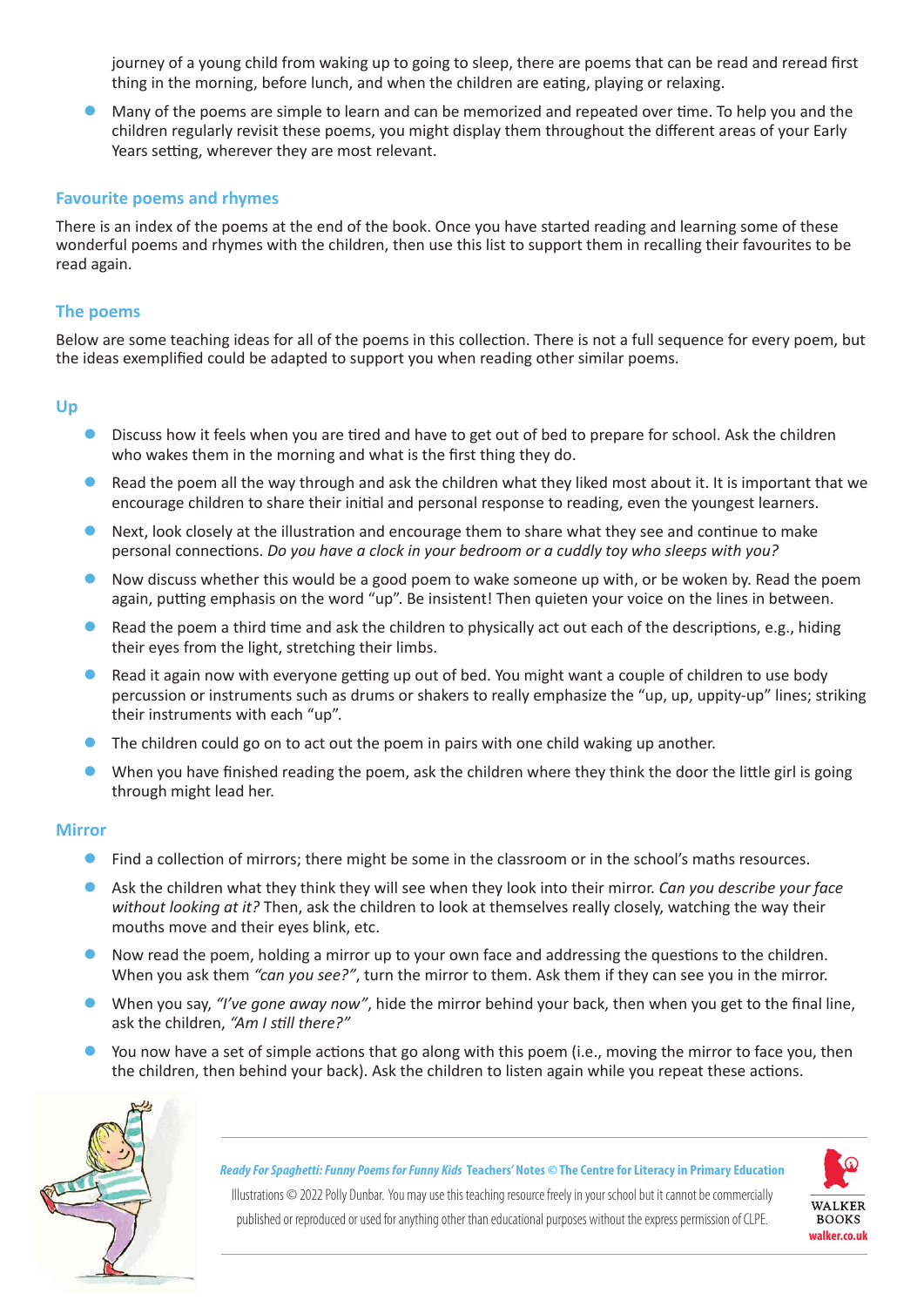Finally, ask the children to repeat each line of the poem as you say it (echo reading). By copying your intonation, the children are mimicking the language patterns of the poem, learning that questions and statements sound different and following the rhythm of the words.

#### **Where's My Brush?**

- Discuss with the children what it feels like when you are in a hurry and you can't find something: a key, your bag, your lunch box, etc. Then, ask the children to reflect on and share what it feels like for them if they are in a hurry. *How do you feel when you lose things or you need to be reminded to get ready to go out?*
- There are some onomatopoeic words in this poem which the children will enjoy saying aloud (they may remind children of other books and poems they know that use this device, such as Michael Rosen and Helen Oxenbury's *We're Going on a Bear Hunt*; encourage them to consider and make these connections where relevant).
- When you read the poem for the first time, act out being flustered and in a hurry; rush your lines but stop after "I've got to…" and see if the children can predict what comes next:

I'm all in a rush. Where's my brush? I've got to…

I'm all in a hurry – I'm all in a worry.

- I've got to…
- Now read it for a second time and ask the children to repeat the lines from stanzas 2, 4 and 6, after you have said them.
- $\bullet$  Once children have heard the poem read aloud a few times, encourage them to chime in by dividing the poem into two voices. You might say the first-person parts of the poem, while the children can make the associated noises.
- Practise this several times until the children can remember the lines (you can still prompt them), and perform the poem together. Depending on the size of the group, you may want the children to dash about as you say the lines, as if they are in a hurry.

#### **Tummy Rumbles**

• This poem would be great to read just before lunch when the children are hungry. They could learn some of the lines to say every day as they are lining up to have their lunch.

## **Long Leggy Egg**

This poem has a similar rhyming pattern and rhythm to "Up" (pages 8–9). You could follow a similar sequence with this poem. Encourage and model tapping out a steady beat representing the pulse of the song while they listen to it being read aloud as well as when they are joining in with the reading (this pulse is indicated by the x marks below). The pulse of the poem remains consistent throughout:

x x x x Long leggy eggy … x x x x has a hard shell. x x x x



*Ready For Spaghetti: Funny Poems for Funny Kids* **Teachers' Notes** *©* **The Centre for Literacy in Primary Education**

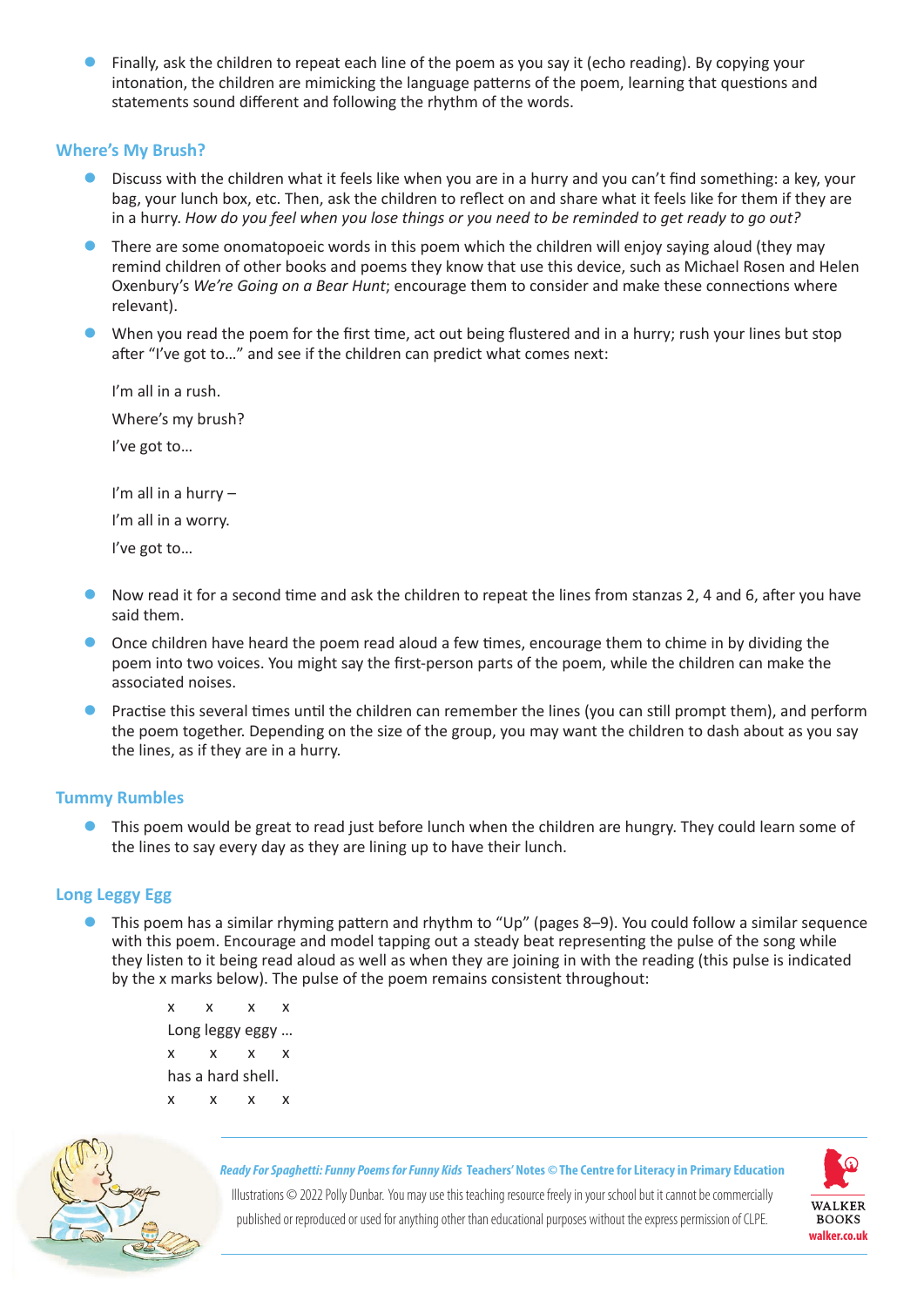Long leggy eggy… x x x x well, well, well.

z Once children are confident keeping the beat or pulse of the song, they might also try clapping or tapping out the rhythm of the words – using either body percussion or simple instruments again. The rhythm of the poem might vary from line to line and matches with each syllable of the phrase:

> \* \* \* \* \* Long leggy eggy … \* \* \* \* has a hard shell.

You and the children might clap out the rhythm while reciting the poem aloud, or the children could be challenged to clap the rhythm as they "recite" the poem in their head, while keeping that steady pulse throughout.

## **Here They Come**

- This poem provides a great opportunity for the children to hear and recognize repeated sounds and rhyming words. The onomatopoeic lines follow the same pattern each time:
	- $\bullet$  ip -ap -appety -ap
- On first reading, add some actions that represent the sounds in the poem; you might use a pair of flip-flops, a pair of gloves (or washing up-gloves), a toy egg and a cushion or pillow as props.
- Read the poem again and ask the children to echo the lines with the recurring sounds and rhymes.
- When you read the poem for the third time, show the children the props before each of these lines and see if they can remember them (this might take a few goes).
- $\bullet$  Finally, read the poem together with the children joining in with all the actions.
- You might choose to extend this session by finding other objects or items of clothing that, when described in the same way as in the poem, fit into the rhyming pattern, e.g.,

Here comes my saggy hat Cip cap capperty cap

Here comes my cosy anorak Zip zap zipperty zap

Prepare some ideas to support the children with these rhymes, although you never know what ideas they might come up with themselves!

## **Hip Hap Happy**

The rhyming pattern in this poem is similar to "Here They Come" (pages 16–17). Follow a similar sequence using body percussion to add emphasis to certain words and phrases.

#### **Silly Old Sun**

After the first reading, engage the children in discussing some of the ideas and themes explored in the poem, as well as any personal connections that they make. Ask the children:



*Ready For Spaghetti: Funny Poems for Funny Kids* **Teachers' Notes** *©* **The Centre for Literacy in Primary Education** Illustrations © 2022 Polly Dunbar. You may use this teaching resource freely in your school but it cannot be commercially

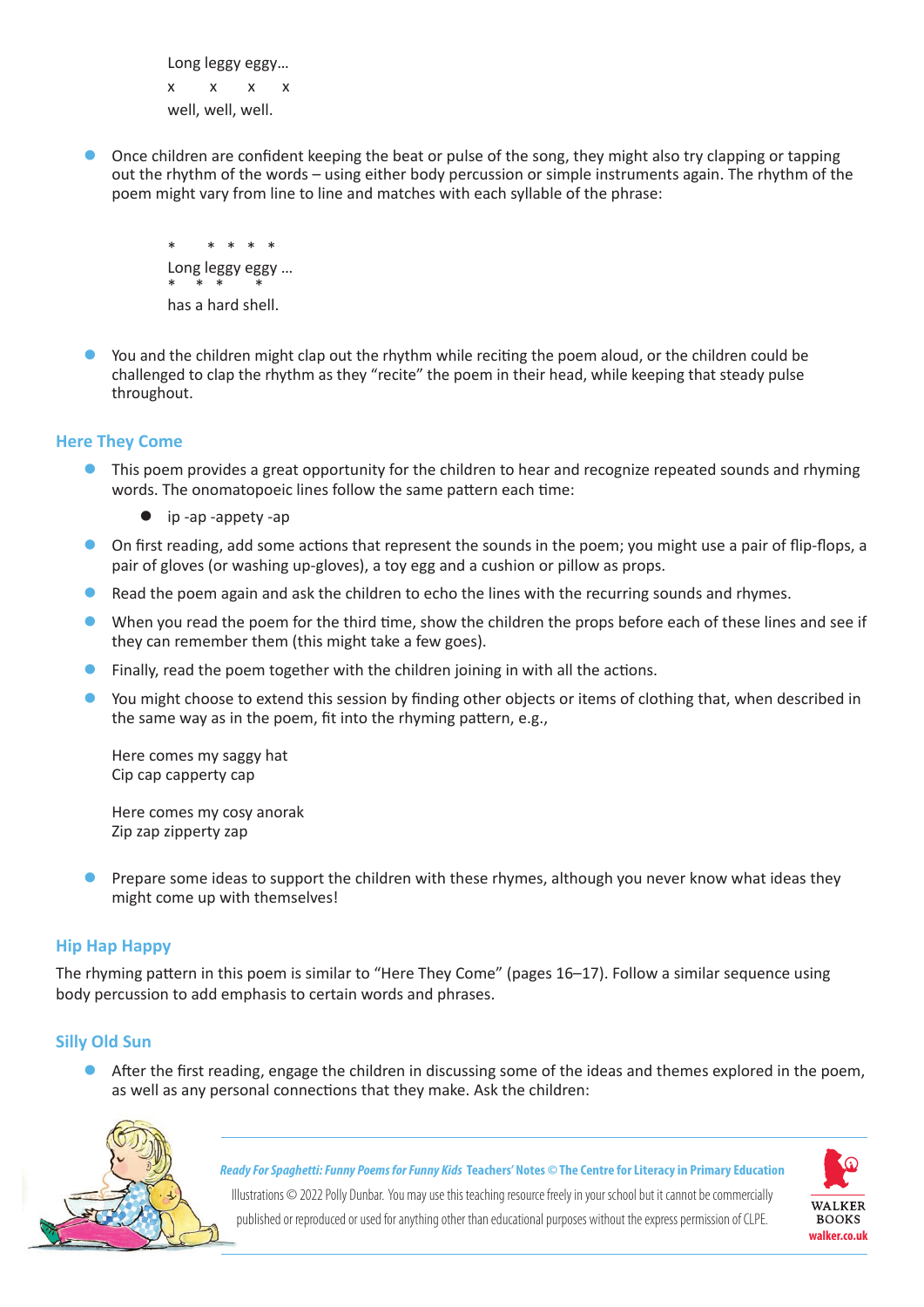- *- What things do you do that are the same every day?*
- *- What do you think would happen if the sun came out at night?*
- *- How would the moon feel?*
- *- Why is it important that the sun does the "same old thing" every day?*
- This poem has a simple rhyming pattern and is written in a friendly, teasing tone that makes it perfect as a poem that the children can learn by heart, illustrate or perform for others.

#### **Come Back Soon**

- Prediction is an essential strategy that readers use to aid their understanding of a text. Fluent readers are constantly asking themselves questions about the text, including what might happen next. This poem is perfect for young children to practise the skill of prediction.
- Before reading, ask the children what they know about balloons, including the behaviours of different kinds of balloons, such as those filled with air and those filled with helium.
- Read the poem up to the end of the first stanza. Ask:
	- o *Have you ever held a balloon? Did you enjoy it? Why?*
	- o *How might the boy feel about a balloon that is "all his own"?*
	- o *Why would he need to tie it to a stone?*
	- o *What do you think could happen next?*
- Read the second and third verses and discuss where the children think the balloon might have gone and why.
- Finally read the poem all the way through and ask the children how they think the boy is feeling at the end of the poem.
- There is a clear beginning, middle and end in this poem: it is a simple narrative poem. Ask the children to step into role as the boy, enacting his changing emotions through facial expressions and body language as you reread the poem. Afterwards, discuss the differing emotions and encourage children to make connections with any times when they have felt this way.

#### **Hello, You**

**•** Discuss how they think the children in this poem are feeling. *How do you know?* Ask the children what they feel like doing when they feel that way. *Who would you want to see and where would you like to go?* The children might enjoy echoing and chiming in with the line "Hi-tee-tooty-tie!" – maybe you could make it your morning greeting for the week. You could go on to invent alternative nonsense greetings that are also fun to say.

## **Hello, Cloud**

A short ditty that is fun to learn by heart. It wouldn't take long and you could pair it with the reading of "Hello, You" (see above).

## **Raining Flowers**

This poem provides further opportunities to engage children in rhyme. When you read the first stanza, omit the word "flowers" at the end of line one:

*One day it rained \_\_\_\_\_\_\_*

*for hours and hours.*

*For hours and hours*

*it was raining \_\_\_\_\_\_\_\_\_.*



*Ready For Spaghetti: Funny Poems for Funny Kids* **Teachers' Notes** *©* **The Centre for Literacy in Primary Education**

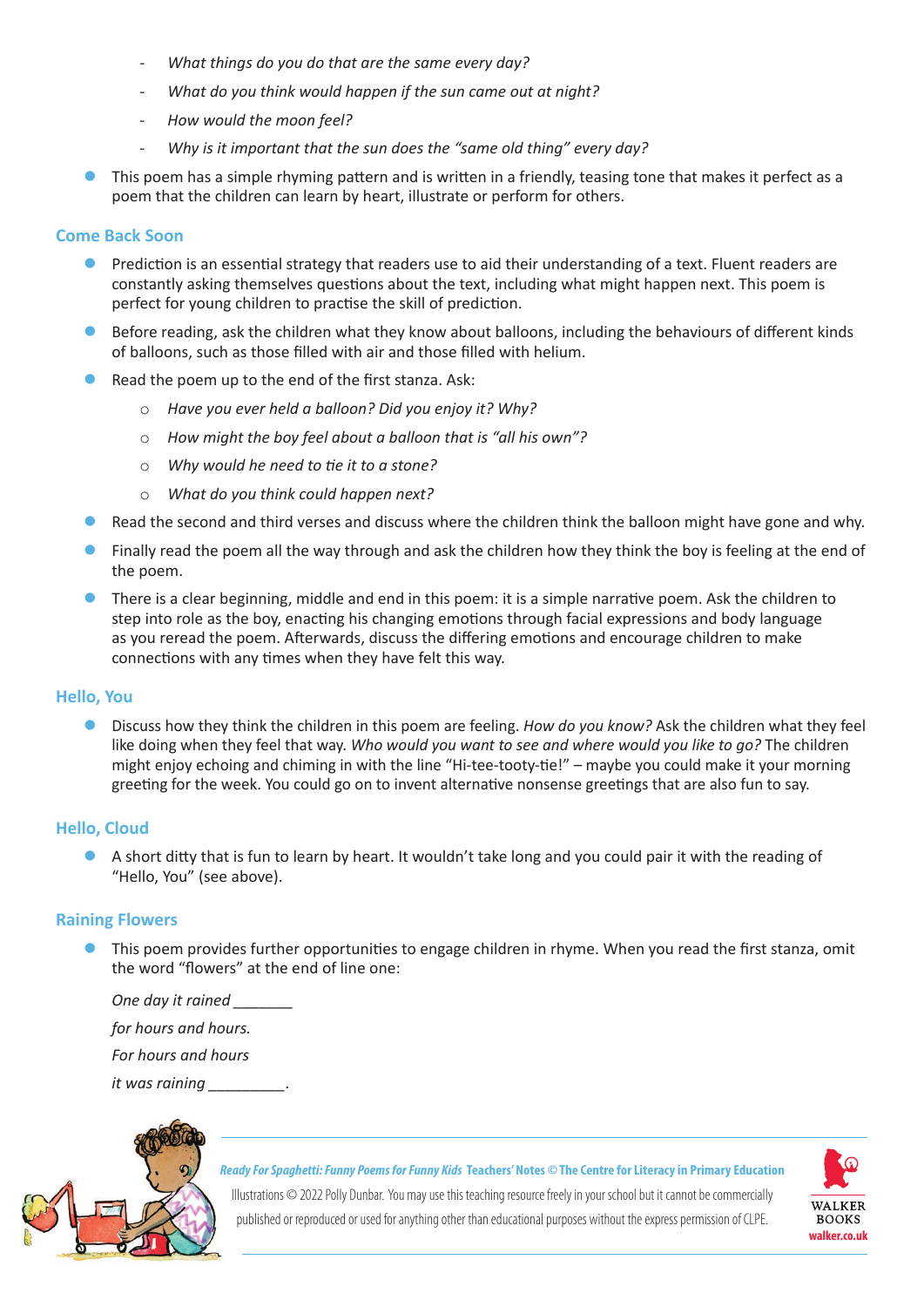- z Tell the children that this is a rhyming poem. Discuss other rhyming poems and songs that they know. *What could possibly be raining if it rhymes with "hours"?* Prepare photographs or images of "showers", "towers" or "flowers", etc., to give children some clues if they struggle to think of some rhyming options. Try out any suggestions that they make. Discuss the images these choices make in their minds. *What would that be like?*
- Then read the first verse, inviting children to chime in with the language in the poem. Draw their attention to the word in print that Michael Rosen selected. Invite the children to imagine what it would be like if it was raining flowers. *Would you like that? Why/why not?*
- Now read on, this time missing out the word "peas" from the end of the first line and repeat the rhyming activity. There are more options this time, e.g., "bees", "keys", "trees", "cheese" and of course "knees"*.*  Imagining these objects falling from the sky may cause some laughter from the children, so let them spend some time imagining the consequences.
- z Read the poem all the way through. Ask the children if they enjoyed the final stanza. *How was it different? What do they prefer, real rain or crazy rain?*
- The repetition in this poem makes it easy to remember if the children want to recite it themselves.
- You may also follow up the reading with an opportunity for them to imagine other objects falling instead of rain. *How would it feel? Can you rhyme the object with another word?*
- If you do generate rhyming pairs, use these to create new verses to recite together such as:

*One day it rained goats We had to build boats. We had to build boats It was raining goats.*

OR

*One day it rained cake That made the ground shake It made the ground shake The day it rained cake.*

Finally invite the children to draw a picture of them playing in a silly rain storm. They can pick flowers or peas or choose an idea of their own.

## **Bumble Bee and Butterfly**

The "um" sounds repeated throughout the first verse of this poem are pleasing to say and make a buzzing sound across your lips a bit like a bumblebee's buzz. This poem is full of repeated sounds: rhymes, alliteration, assonance and repetition. After reading it to children, invite them to say it along with you, maybe whilst out marching in the outdoor area looking for minibeasts! The poems on this spread might entice children to create their own short rhymes about their favourite minibeasts too.

## **Snail**

This is another great poem to chant with the children whilst out hunting for beasties in outdoor areas or gardens. Pair this with some wider reading and discussion about snails (see below) and encourage the children to imagine what the day in the life of a snail might be like; what tale would they tell?



*Ready For Spaghetti: Funny Poems for Funny Kids* **Teachers' Notes** *©* **The Centre for Literacy in Primary Education**

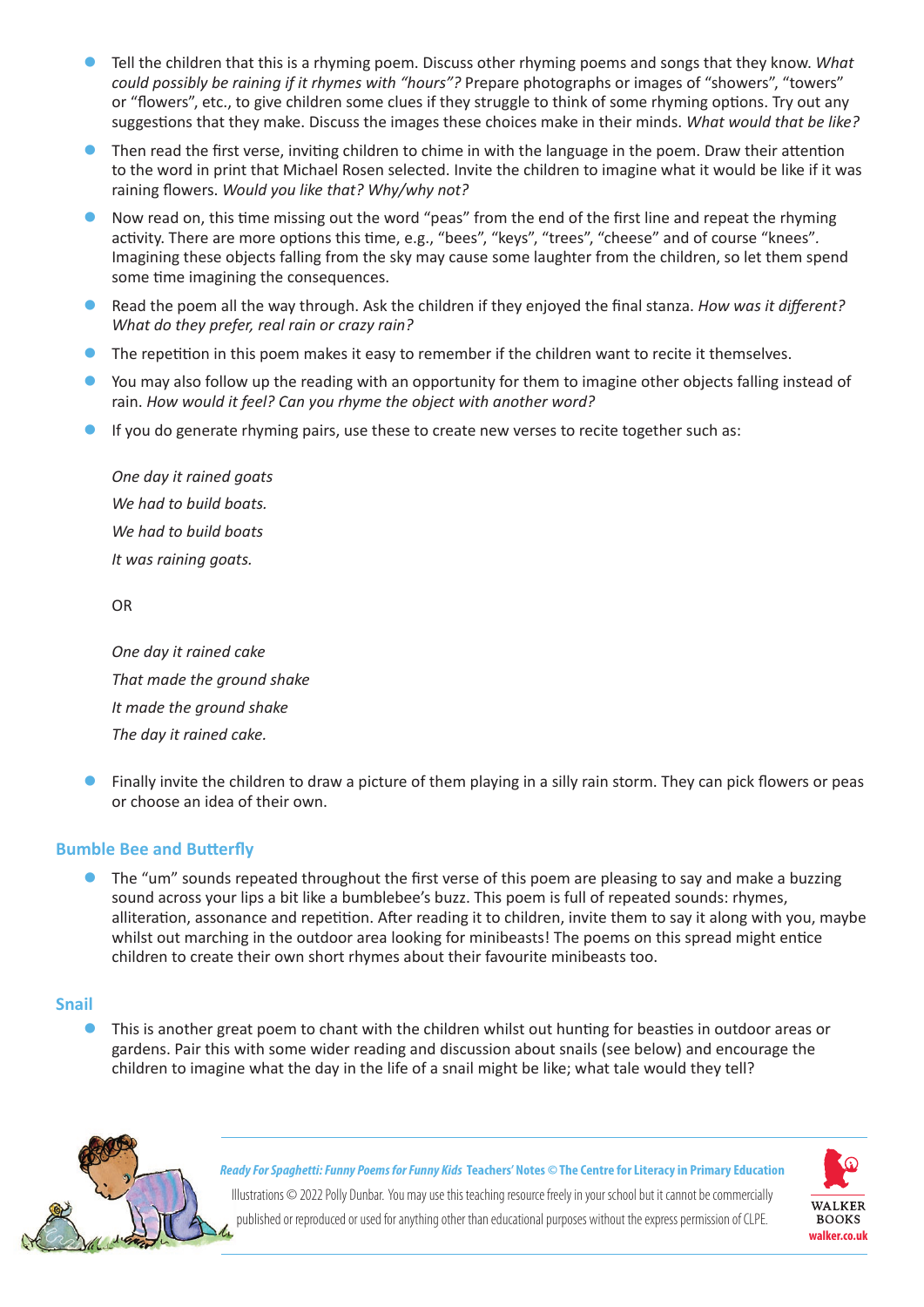#### Snail facts:

- snails live in the sea and on land
- their shells protect them from other animals that might eat them
- snails' eyes are on the top of long stalks
- snails' bodies are moist

Books and Weblinks to support learning about snails:

- *Minibeast Adventure with Jess: Snails* [https://www.bbc.co.uk/cbeebies/watch/mini-beast-adventure-with](https://www.bbc.co.uk/cbeebies/watch/mini-beast-adventure-with-jess-snail-adventure)[jess-snail-adventure](https://www.bbc.co.uk/cbeebies/watch/mini-beast-adventure-with-jess-snail-adventure)
- *Teeny Tiny Creatures, Episode 6: Snails* <https://www.bbc.co.uk/programmes/m000slf7>
- *Eye Spy*, Ruth Brown (Scallywag Press)
- *Snail Trail*, Ruth Brown (Andersen Press)
- *My First Book of Garden Bugs*, Mike Unwin and Tony Sanchez (A&C Black)
- *Are You a Snail?,* Judy Allen and Tudor Humphries (Kingfisher)

#### **Pages 30–35**

The next four poems are about outdoor activities. Start a conversation with the children about what they enjoy doing when they are playing outside. Talk about the play equipment in your own setting and whether the children visit parks and playgrounds outside of school. Provide appropriate resources and encourage children to draw a picture of themselves and their friends or family playing outdoors. Some children might like to label these pictures or write simple sentences about what they are doing in the picture.

## **Paddling Pool**

- Read the poem all the way through. Ask the children if they have ever played in a paddling or swimming pool. *Did you enjoy it? What was the weather like? Who was with you? Would you do it again? Can you remember a time when you were so hot that water cooled you down?*
- Read the poem a second time and ask the children to help you generate ideas for actions for some of the words or phrases, such as waving your hand near your face to show you feel hot, acting out paddling and waving your arms as if you are splashing everyone.
- When discussing this poem, you might choose to focus briefly on the omission at the end of the first verse: "*And now I am not*". If necessary, help the children connect this with the first half of the verse in which the narrator explains just how hot they are. *Why are they now "not" hot? What has cooled them down?*
- When you read the poem through, encourage the children to join in with the words as well as the actions that you have created together.
- Ask the children how they might feel before jumping in the pool compared to when they get out.
- If you have the equipment, create opportunities for the children to play with water (a small pool or water tray), splashing and pouring, measuring, listening to and discussing the sounds it makes and feeling it on their skin.

## **Sandpit**

A nice ditty for the children to say and learn when playing in the sandpit. You might discuss the word "grand" as its meaning may be unfamiliar to them. *Have you heard the word "grand" before? Where have you heard it? What do you think it could mean?* Children might make connections with nursery rhymes as well as the



*Ready For Spaghetti: Funny Poems for Funny Kids* **Teachers' Notes** *©* **The Centre for Literacy in Primary Education** Illustrations © 2022 Polly Dunbar. You may use this teaching resource freely in your school but it cannot be commercially

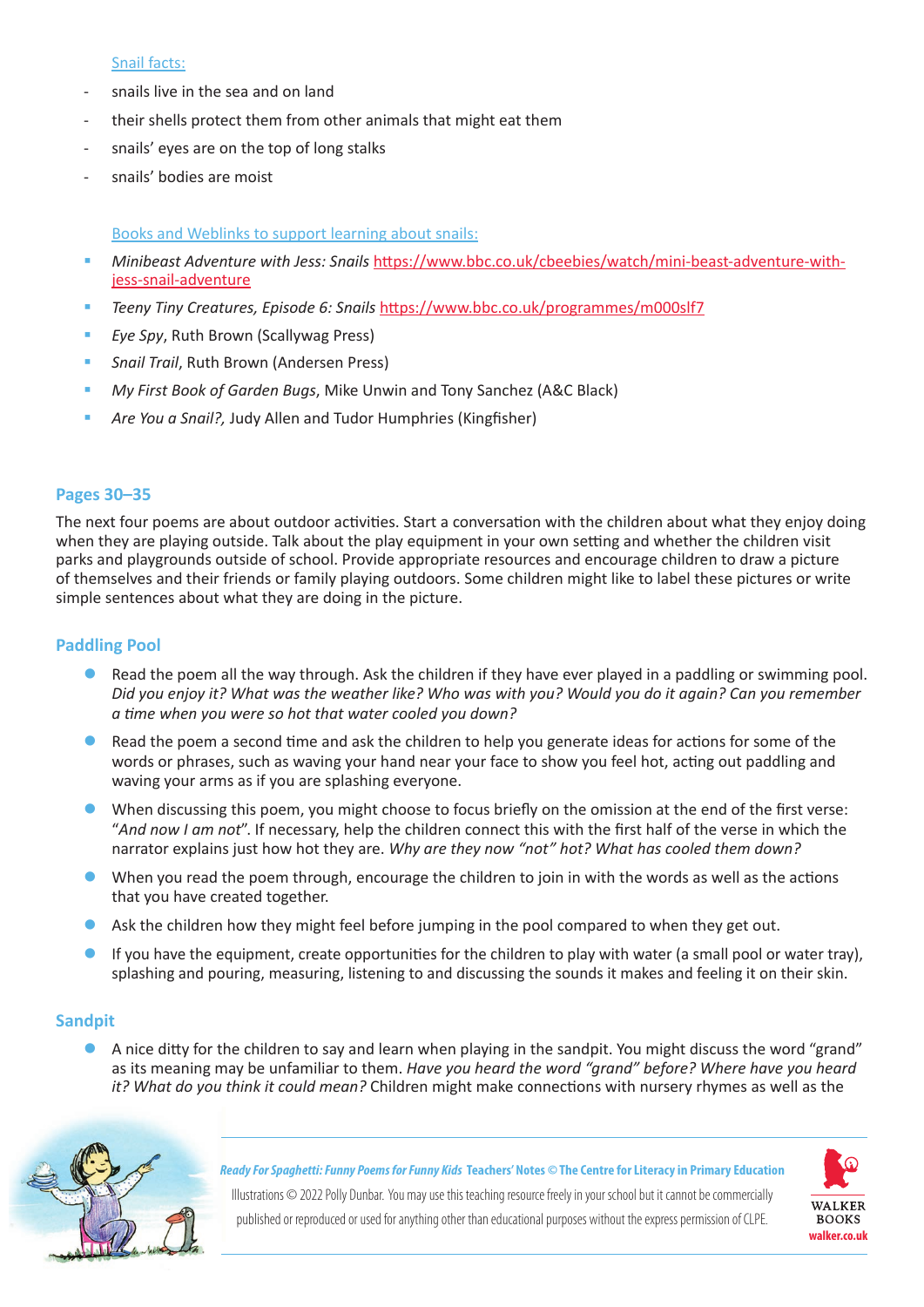names of family members. *What might it mean in this context? What else might you describe as "grand"?*

- If they have heard stories about fairy-tale castles or castles from history, ask them to compare these to a sandcastle.
- **Have you ever made a sandcastle? What would you include? Children might create plans and drawings for their** own sandcastle designs, which they could discuss and label before heading to the sand tray or sandpit to build. They might use terms to describe their castle such as "tower", "moat", "turret", "drawbridge", "flag", etc.

## **Digger**

- $\bullet$  If possible, have a collection of digger toys, of various sizes, handy before you read this poem.
- This is the perfect poem for echo reading. The lines are easy to remember as they are short and repetitive. There is no narrative structure or theme, so just have fun with the language and rhythm of the poem.
- $\bullet$  The first time you read the poem let the children just listen. Hold up a digger as a prop and swap it with others of increasing size as you read through the poem.
- Now read the poem for a second time but this time ask the children to repeat the lines after you read them (echo reading). The children might add actions to clarify meaning for words containing "big" and "dig". For example, you could move your arms out wide for "big" and "bigger" and perform a digging motion with your hands for "dig" and "digger"*.*
- You might choose to explore the terms "big" and "bigger" further while developing children's mathematical skills across the setting, comparing the size of different everyday items and adding the superlative "biggest" to children's vocabulary too.
- $\bullet$  Put the poem up on the wall near the digger toys and perform it with the children when they are exploring and building.

## **On the Swings**

Like many of the poems in this collection this poem has repetition and rhyme at its heart. Read it to the children and encourage them to say the repeated words and language with you. As part of the suite of poems that refer to the children's outdoor games, ask the children to reflect on all four of the poems on pages 30–35 and decide which activity they would like to join in most and why.

# **Ready for Spaghetti**

"Ready for Spaghetti" is a fun phrase to say because of the assonance (repetition of the short /e/ sound) as well as the invented "-etti" rhymes too. As you enjoy reading, rereading and performing the poem, encouraging children to join in, you might draw children's attention to the playfulness at its heart. Discuss Michael Rosen's choice to take the words "set", "get", and "yet" and add the long /ea/ sound to the end of each. *Do you like it when poems and songs play with words like this? What do you like about it? Do you ever change words like this?* Perhaps when they were little they used different names for family members or favourite toys, or perhaps it reminds them of their friend's nicknames. You could also use this poem to talk about the food and meals that the children enjoy eating. They might draw pictures of their favourite meals.

## **Make a Cake**

- Ask the children if they have had a birthday cake or helped an adult bake a special cake. Link this to a discussion about other food that they enjoy at specific times of year such as a birthday or a special, religious or cultural celebration.
- Read the first stanza and then ask the children to say it with you as you read it a second time. Discuss how they feel when it is their birthday. *Can you remember a specific birthday when you might have had a party or spent it with family or friends?*
- Read the first and second stanzas then repeat them, encouraging the children to join in with any words and



*Ready For Spaghetti: Funny Poems for Funny Kids* **Teachers' Notes** *©* **The Centre for Literacy in Primary Education** Illustrations © 2022 Polly Dunbar. You may use this teaching resource freely in your school but it cannot be commercially published or reproduced or used for anything other than educational purposes without the express permission of CLPE.

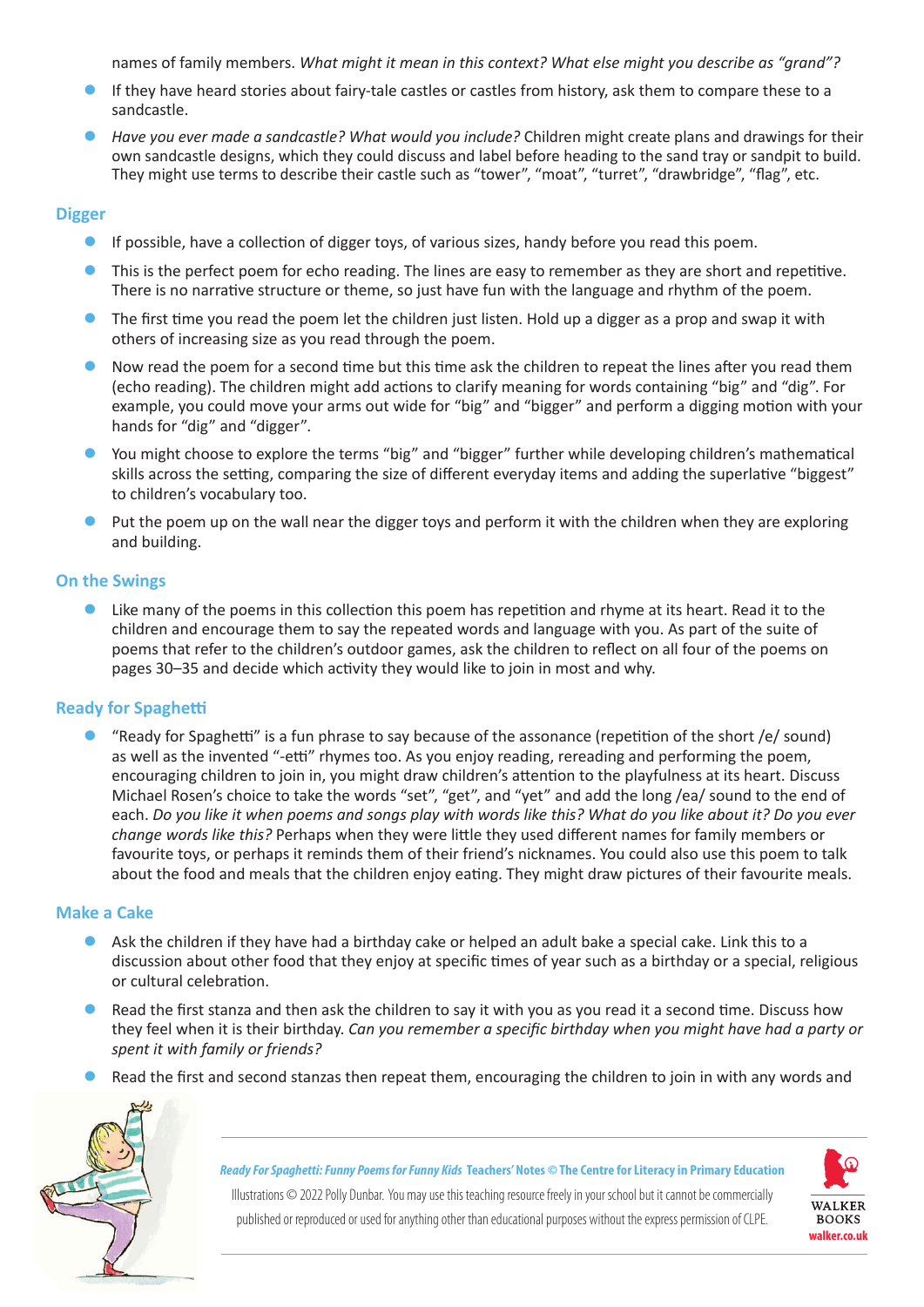phrases they remember. Show the children some birthday candles; light them and allow the children to blow them out. *Have you ever blown out candles on a cake? What do you like about candles? Do you see candles used on other occasions?* To stimulate further talk, use this discussion to draw out and clarify other vocabulary that exists outside the poem that would help them describe the excitement of a birthday such as "party", "games", "candles", "food", "family", "friends", "presents". You might annotate a copy of the poem or Polly Dunbar's illustrations with some of these words.

- Read the whole poem through from start to finish. Ask the children why the speaker might not want to stop. *What might they want to keep doing?* Explore alternative words for "tasty" as well as other words associated with party food: "yummy", "delicious", "scrumptious", "sandwiches", "full tummy", "sweets", "icing". Support this talk with pictures and artefacts that will stimulate their memories.
- As a follow-up activity, invite the children to create a picture or collage of the perfect birthday cake. Provide them with a range of craft materials to represent cream, chocolate, hundreds and thousands, syrup and ground nuts etc. Encourage the children to represent the sweet treats from their own cultures from mithai to Victoria sponge cakes.

#### **Give Me an ABC**

It is so important that children learn letter names early on and this is a great addition to the traditional songs and rhymes with which children may already be familiar.

## **Grover Fell Over**

**•** Quite often young children will act out their own experiences or issues through role-play. This poem is reminiscent of that. It would be a great stimulus for talking about what it feels like to be ill or hurt as well as how to be resilient. After reading this poem, the children might want to set up a toy hospital in the role-play area, or just simply talk about their own special toys.

#### **Teddy**

Read in conjunction with "Grover Fell Over", this poem is also a good starting point for the children to talk about their favourite soft toys and why they like to play with them.

## **Jumping!**

This is a simple poem for the children to join in with  $-$  it will wake them up and get them moving about. There are many opportunities throughout the school day when reciting a poem like this can be fun: waiting in line, at the beginning of a PE lesson, when the children are sleepy straight after lunch or you are worried they have been sitting still for too long…

#### **Throw a Ball**

- Present the children with an array of soft balls of differing sizes. Stand the children in a circle and spend some time rolling, throwing and bouncing the balls between you.
- Stop and talk to the children about all the different ways you can pass a ball and encourage the children to echo the words after you, e.g., "bounce", "push", "roll", "throw", "pass", "kick", etc.
- The next bit is easier if you learn the poem by heart before you present it to the children. Put all the balls except one to one side and recite the poem, using the ball to demonstrate all of the actions in turn.
- After hearing the poem multiple times, children might work in small groups depending on the age and dexterity of the group – performing the poem while rolling and bowling a ball to one another. Children might find it easier if they take it in turns being the one who is reciting the poem and the one in charge of demonstrating the actions. Can they perform the poem whilst maintaining the steady pulse of the words?



*Ready For Spaghetti: Funny Poems for Funny Kids* **Teachers' Notes** *©* **The Centre for Literacy in Primary Education**

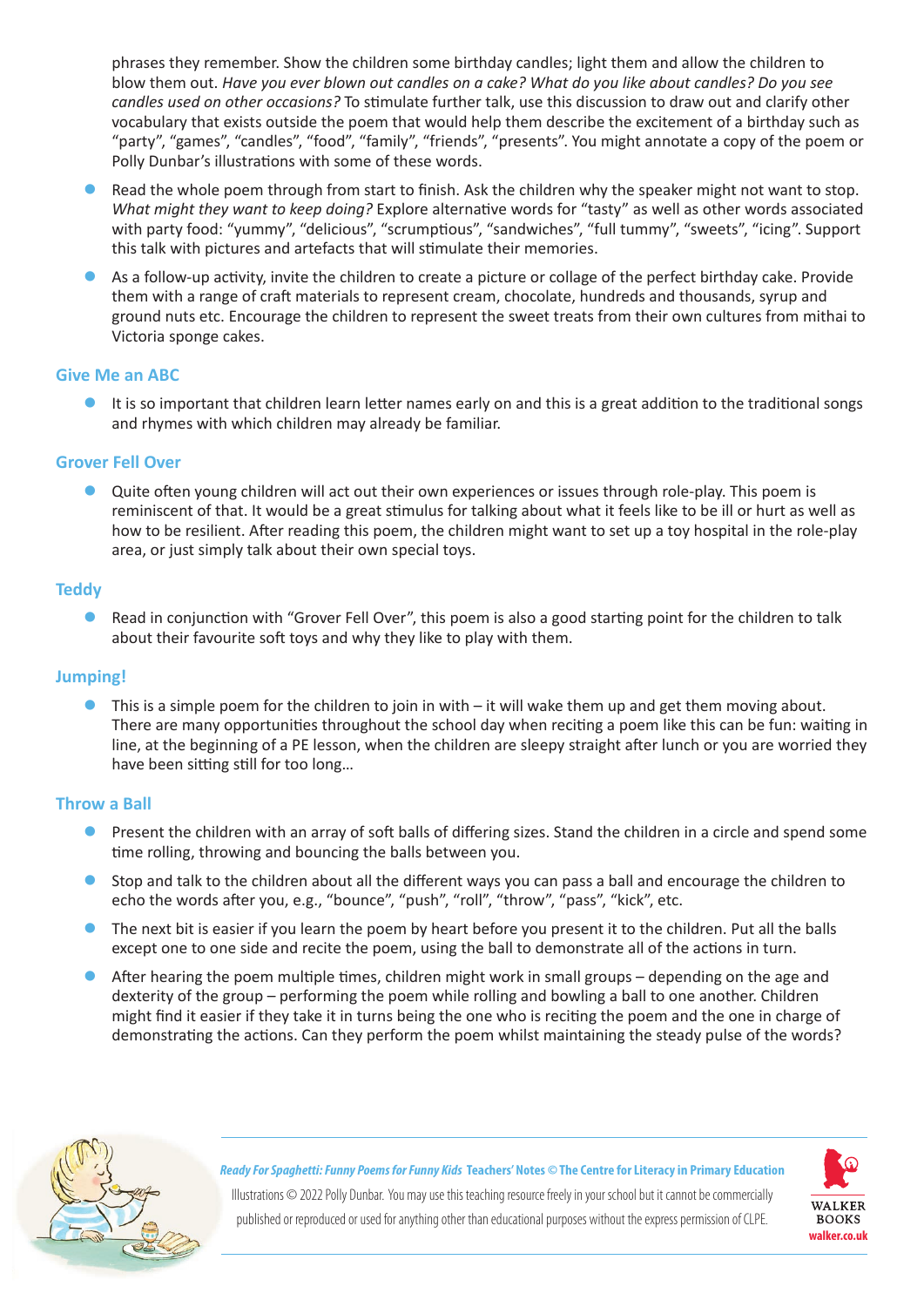#### **The Itch**

- Due to the personification in this poem, it is one of the more difficult poems to understand.
- Talk to the children about what it is like to feel itchy: how an itch sometimes moves around your body; how it is different to pain but still not a pleasant feeling; and how it can be such a relief to scratch it! *Have you ever had an itch like that? What did it feel like?* Some children may be able to talk about the experience of a virus like chicken pox where they have had to try hard not to scratch. *What was that like? What made the itch feel better when you couldn't scratch?*
- Before reading the poem, look at the pictures. What do they notice? How do they think that child is feeling? How do they know? Children might mimic the movements, facial expressions and body language of the boy, all the while itching.
- Read the poem through several times and encourage the children to join in with the lines that they remember.
- **•** Afterwards you might discuss the idea of the itch talking to the boy. *Why is this a funny idea? What else can you imagine speaking to you unexpectedly – your hair, a bug, your tummy, the sea? What might it say?*

#### **The Sneeze**

A whimsical poem with a clutch of familiar rhyming words, this poem is perfect to lift the children's spirits, especially if someone sneezes!

#### **Water Over My Toes**

- z This is the perfect partner poem to "Paddling Pool" (pages 30–31) and if you have access to a paddling pool in your setting (and it is warm enough), explore this poem when the children are sitting with their feet in the water.
- The first stanza is easy to memorize so before you read the whole poem, ask the children to repeat the first verse as you say it (echo reading) until they are confident to say it alone or at the same time as you. This stanza is repeated at the end of the poem too.
- When reading the second stanza, make sure children understand the difference between the different aspects of water mentioned. The children could blow some "bubbles" and compare the difference between a "ripple" and a "wave". Provide the children with cups and buckets too, and model what a *trickle* looks like, by controlling the flow between the two.
- Look back at the suggested activities for "Paddling Pool" and either read the poems together or use some of the suggestions when reading this poem.

#### **Bubble**

**•** Another brilliant water poem! Start by blowing bubbles over the children's heads and letting them play with, catch and burst them. As the children are playing, read this poem and let them enjoy the language. Ask the children why it is so difficult to catch a bubble. *Do you like blowing bubbles? Do you like having bubbles in the bath? What do you like about them?*

#### **Jimmy Jams**

The final poems in this book are perfect for building a bridge between home and school. Read this poem to the children several times until they are comfortable joining in with you. Send the poem home and ask parents to have fun singing or chanting the rhyme and tapping out the rhythm as their children get ready for bed.

## **The Stars**

Ask the children if they have ever stared out at a night's sky. Depending on the time of year and the time the children go to bed, ask parents to spend some time looking out of the window at night and noticing the



*Ready For Spaghetti: Funny Poems for Funny Kids* **Teachers' Notes** *©* **The Centre for Literacy in Primary Education** Illustrations © 2022 Polly Dunbar. You may use this teaching resource freely in your school but it cannot be commercially